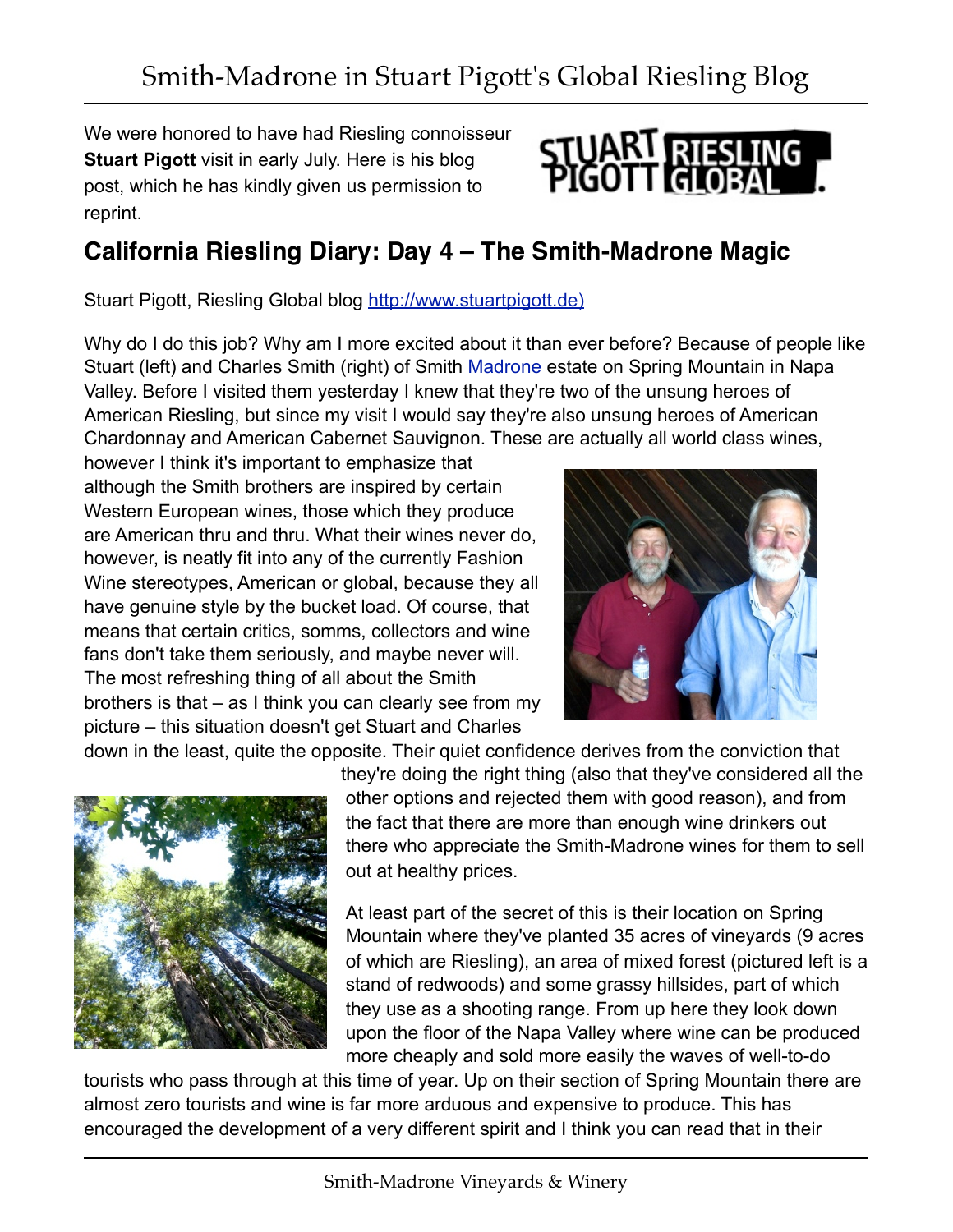faces. When Stuart Smith said to me, "California goes over the top. That's what Hollywood is all about," he was defining the Smith Madrone position as one of opposition to that. That's not a willful form of opposition though, but a very considered one. The Smith brothers have a position and that, no less than their special location, is what makes these wines so very different from the Napa and Californian norms.

Of course, the mere fact of growing Riesling in Napa Valley (the vineyard is pictured below)

seems like a revolutionary act to some people in the California wine industry, but the wines I tasted ranging from 2013 back to 1994 were not only of consistently high quality, they were also also utterly distinctive. "I think the reason we've done so well with Riesling is that the concept of balance is fundamental to what we do. We're in a different and warmer region than Riesling's homeland in Germany, so we've been able to make the wines with less sweetness," Stuart Smith explained. In fact, recent vintages have been properly dry and wonderfully expressive (see the hit list of the best 20 dry wines on Planet Riesling in my book BEST WHITE WINE ON EARTH). The aromas range from white peach and lemon to dried flowers and herbs, the acidity is bright and enormously refreshing



without a hint of sharpness. With age a note that reminds me of quince jelly develops. If you want a "dry" white that tastes lush and creamy, sweet and heavy like the Rombauer Chardonnay, then run for cover! This is not the wine for you! However, if you want to feel fully alive and you aren't afraid of acidity, then you could find this wine seriously exciting.

It was interesting to taste how when the wines are young the Chardonnay and the Riesling from Smith Madrone share some aromas, and the Rieslings and Cabernet Sauvignons share something vital in a less direct way; dry elegance and brightness. That says to me how strongly the personality of this site asserts itself. More words are not necessary to convey the essentials of these wines, except perhaps to mention that the Smith Brothers 1996 Riesling was one of the best mature American Rieslings I ever tasted. Which other American Rieslings can match its vitality and uniqueness of flavor? The current vintage costs just \$27, making it one of the great dry white wine bargains.

Text and photos © Stuart Pigott. Reprinted with permission.